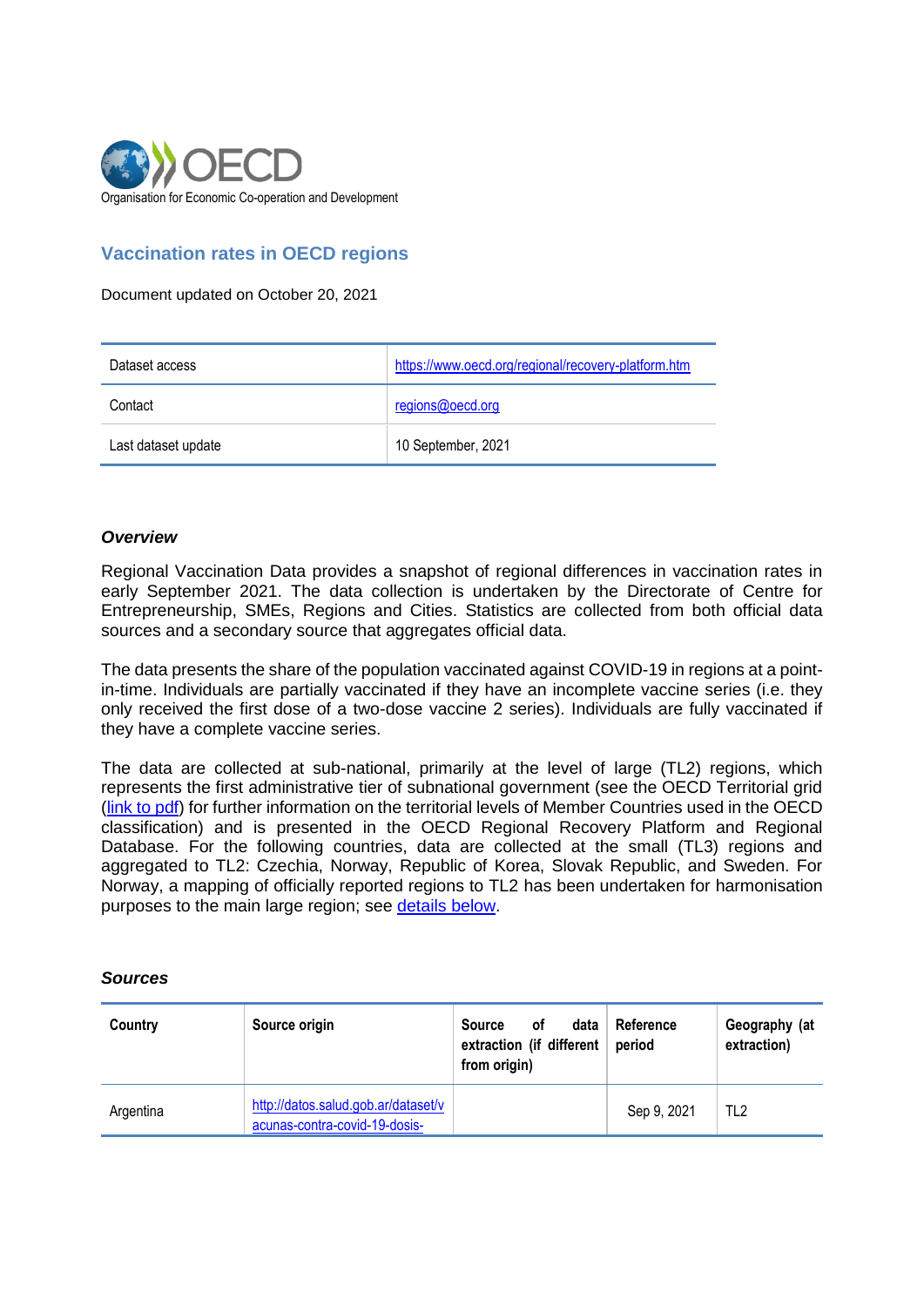|                   | aplicadas-en-la-republica-<br>argentina                                                                                 | https://github.com/socie<br>py/covid19-vaccination-<br>subnational <sup>1</sup> |              |                    |
|-------------------|-------------------------------------------------------------------------------------------------------------------------|---------------------------------------------------------------------------------|--------------|--------------------|
| Austria           | https://info.gesundheitsministeriu<br>m.gv.at/                                                                          |                                                                                 | Sep 8, 2021  | TL <sub>2</sub>    |
| Belgium           | https://covid-vaccinatie.be/en                                                                                          |                                                                                 | Sep 8, 2021  | TL <sub>2</sub>    |
| <b>Brazil</b>     | https://covid.saude.gov.br/                                                                                             |                                                                                 | Sep 9, 2021  | TL <sub>2</sub>    |
| Canada            | https://github.com/ccodwg/Covid1<br>9Canada                                                                             |                                                                                 | Sep 9, 2021  | TL <sub>2</sub>    |
| Czechia           | https://onemocneni-<br>aktualne.mzcr.cz/api/v2/covid-19/                                                                |                                                                                 | Sep 9, 2021  | TL <sub>3</sub>    |
| Denmark           | https://covid19.ssi.dk/overvagning<br>sdata/vaccinationstilslutning                                                     |                                                                                 | Sep 8, 2021  | TL <sub>2</sub>    |
| France            | https://www.data.gouv.fr/fr/datase<br>ts/donnees-relatives-aux-<br>personnes-vaccinees-contre-la-<br>covid-19-1/        |                                                                                 | Sep 8, 2021  | TL <sub>2</sub>    |
| Germany           | https://www.rki.de/DE/Content/Inf<br><b>AZ/N/Neuartiges_Coronavirus/Da</b><br>ten/Impfquoten-Tab.html                   |                                                                                 | Sep 7, 2021  | TL <sub>2</sub>    |
| Italy             | https://github.com/italia/covid19-<br>opendata-vaccini/                                                                 |                                                                                 | Sep 9, 2021  | TL <sub>2</sub>    |
| Norway            | https://www.fhi.no/sv/vaksine/koro<br>navaksinasjonsprogrammet/koron<br>avaksinasjonsstatistikk/                        |                                                                                 | Sep 9, 2021  | Other<br>see below |
| Republic of Korea | https://ncv.kdca.go.kr/                                                                                                 |                                                                                 | Sep 10, 2021 | TL <sub>3</sub>    |
| Slovak Republic   | https://github.com/Institut-<br>Zdravotnych-Analyz/covid19-<br>data/                                                    |                                                                                 | Sep 8, 2021  | TL <sub>3</sub>    |
| Spain             | https://github.com/civio/covid-<br>vaccination-spain/                                                                   |                                                                                 | Sep 9, 2021  | TL <sub>2</sub>    |
| Sweden            | https://www.folkhalsomyndighete<br>n.se/smittskydd-<br>beredskap/utbrott/aktuella-<br>utbrott/covid-19/vaccination-mot- |                                                                                 | Sep 5, 2021  | TL <sub>3</sub>    |

 $1$  Data processing and initial harmonisation are undertaken by maintainers of this repository.